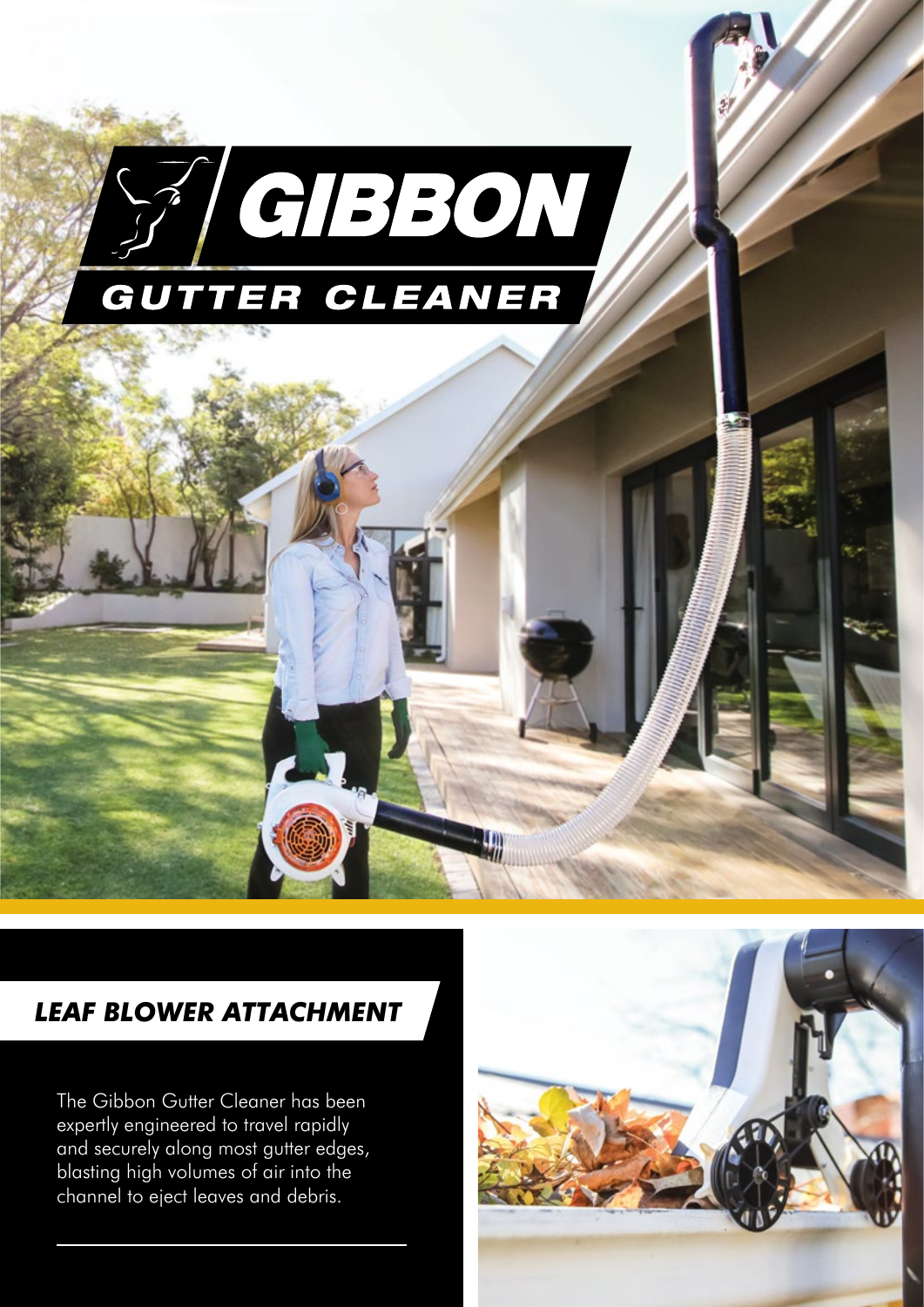The Gibbon is attached to a leaf blower and its lightweight construction (less than a kilogram) allows for safe and effective use. Simply hold the leaf blower and follow the Gibbon as it balances, propels and guides itself along the gutter.

The specially designed wheels allow the device to hang securely on the gutter edge and move smoothly along most types of gutters, even those that have protruding support struts.





## *NO LADDER REQUIRED*

You can safely clear gutters of leaves and debris – even up to two storeys high - without needing a ladder.

By holding the Gibbon's lightweight, rigid air supply pipe, you can reach most single storey gutters whilst an extension kit (available separately) can be used to clean higher ones – even double storey.





## *EASE OF USE*

To get going, hook the wheels of the Gibbon over the edge of the gutter. The Gibbon will then stay in place while you connect the pipe to your leaf blower.

Start the leaf blower and simply follow the Gibbon as it travels along the gutter. To reverse the direction, swing the downpipe in the opposite direction, release and reapply the throttle.







*EASY HOLD*



*self supporting*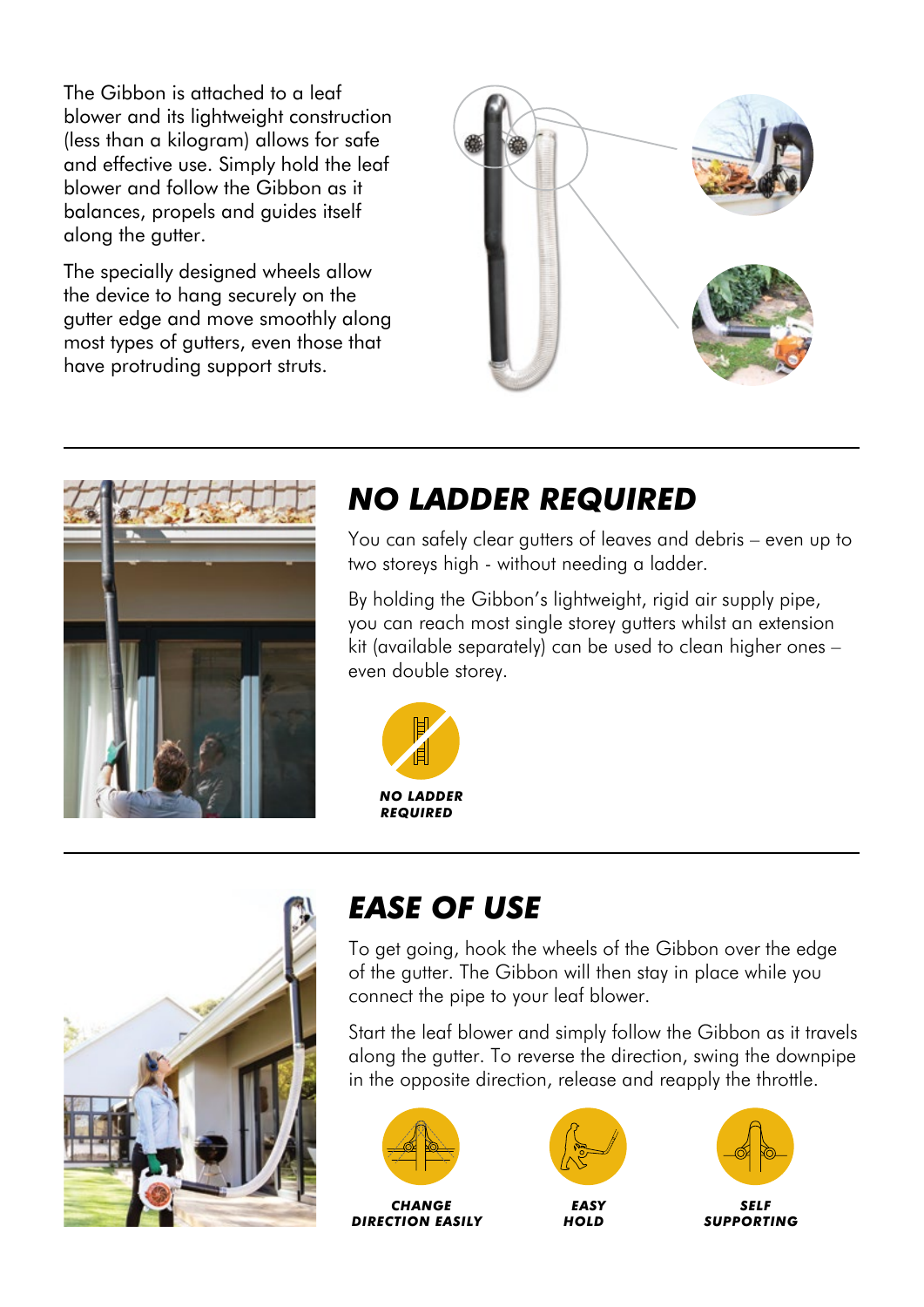

# *CLEARS GUTTERS FAST*

The Gibbon can clear up to 10 meters of gutter in 60 seconds. Even wet leaves and compacted mulch are no problem. The Gibbon blows the debris out of the gutters, so downpipes won't get clogged.





### *STRONG & RELIABLE*

The Gibbon is manufactured using high quality materials and is designed for optimum performance across a range of gutter profiles.

The Gibbon is injection moulded ABS and the pipes are manufactured from industrial strength polyethylene and pvc.





# *Accessories*

#### *Extension Kit*

This includes additional lengths of flexible and rigid air pipes that allow access to higher (2nd storey) gutters and a Shepherd's Crook (described below).

#### *Shepherd's Crook (pole not included)*

This can be supplied separately or as part of the Extension Kit.

The downward curved "beak" can be used to loosen old accumulated debris in the gutter as well as any material that may be blocking the entrance to the downpipe.

When used with the Extension Kit, the upward curved "hook" is placed under the throat of the Gibbon and allows the operator to place the Gibbon on higher gutters that are out of reach when using the standard pipes.